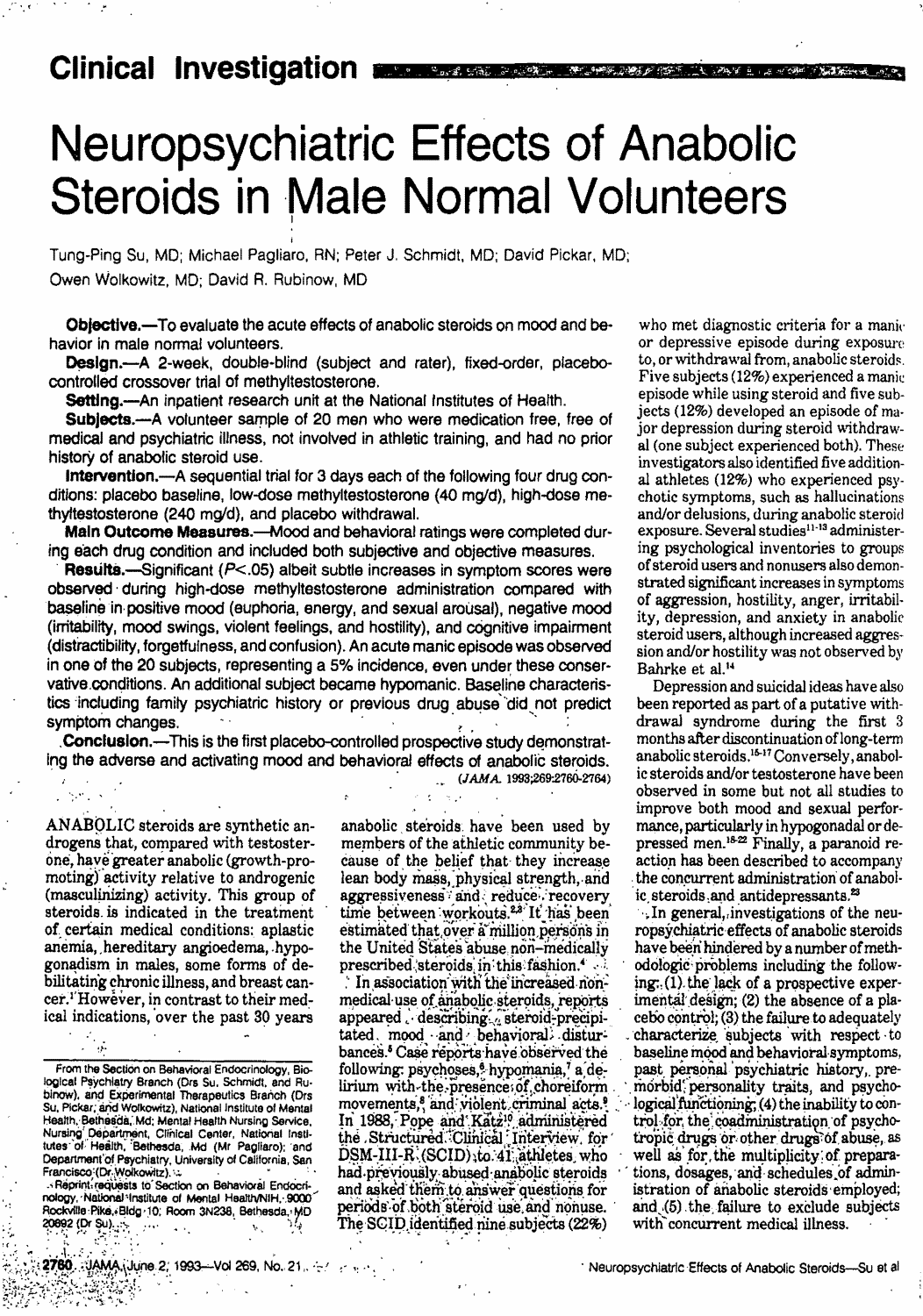This study systematically evaluated the effects of anabolic steroids on mood. behavior, and cognition in a prospective, double-blind, placebo-controlled design in healthy normal volunteers who were screened for the absence of any past psychiatric history or concurrent psychotropic drug use. Additionally, this study attempted to identify changes in central nervous system biochemistry and neuroendocrine function that are associated with the administration of anabolic steroids in an attempt to further our understanding of possible mechanisms by which anabolic steroids may alter central nervous system function. These biological effects of anabolic steroids will be described in a subsequent report.

#### **METHODS**

#### **Subject Selection**

Twenty-three healthy male volunteers underwent a thorough medical evaluation including history, physical examination, and laboratory testing that included urine drug screening. Three subjects were excluded during the screening process: one with possible tuberculosis and two with positive urine screens for marijuana and phencyclidine (PCP). The remaining 20 subjects were administered a structured psychiatric diagnostic interview, the Schedule for Affective Disorders and Schizophrenia-Lifetime Version (SADS-L),<sup>24</sup> to confirm the absence of significant current or past psychiatric history or history of anabolic steroid abuse as well as current or recent (past 2 years) history of alcohol or other substance abuse. Subjects also completed a self-administered personality disorder questionnaire for DSM-III-R, Personality Diagnostic Questionnaire Revised (PDQR),<sup>25,28</sup> All subjects were medication free and gave written consent for the investigation. This protocol was reviewed and approved by the National Institute of Mental Health Institutional Review Board. a Propinsi

# Type of Anabolic Steroid and<br>Dosage Employed

Methyltestosterone, 178-hydroxy-17amethylandrost-4-en-3-one, is an oral androgenic anabolic steroid. The medically recommended dosages are 10 to 40 mg daily in adult males. Each capsule administered in this study contained either methyltestosterone (40 mg) or placebo.

### Procedure/Protocol 2000 100000

يها تستبطينا Subjects, were admitted to a National Institute of Mental Health inpatient research ward, to which they acclimated for the first 2 days. For the next 12 days, volunteers received in a double-blind fashion (both subjects and raters were unaware of medication status or study design) methyltestosterone or placebo under four 3-day drug conditions: placebo (baseline), followed by methyltestosterone at a dose of 40 mg per day (low-dose condition), then at a dose of 240 mg per day (high-dose condition), followed by placebo (withdrawal). All subjects received two capsules three times a day (10 AM, 2) PM, 6 PM). As noted above, the dose of 80 mg by mouth three times a day of methyltestosterone exceeded the recommended therapeutic dose of 40 mg and was at the low end of the range of doses reported to be used by athletes (six to 100 times recommended therapeutic doses).

#### Behavloral Evaluation and **Symptom Ratings**

All subjects completed daily at 10 AM, 6 PM, and 10 PM a visual analogue selfrating scale (VAS) that measured a variety of mood, behavioral, and cognitive symptoms reported in association with anabolic steroid exposure. Subjects were instructed to place a line through the scale at the point on the range of symptoms that best described their experience at the time they completed the ratings. In addition, subjects completed the following ratings three times per day on the same schedule as the VAS: the Beck Depression Inventory (BDI)<sup>27</sup> and the Spielberger State Trait Anxiety Inventory (STAI) State Form.<sup>28</sup> Further, 15 subjects completed the Symptom Checklist (SCL-90)<sup>29</sup> at the end of each of the four drug conditions. The ratings for the initial five subjects were not obtained, as the SCL-90 was not included in the early study design. Objective behavioral ratings, performed by nursing staff blind to medication status and experimental design, included the following: a modified 24-item-Brief Psychiatric Rating Scale (BPRS),<sup>80</sup> the Hamilton Depression Rating Scale (HAM-D),<sup>31</sup> and the Mini-Mental State Examination (MMSE).<sup>82</sup> The interrater reliabilities for these rating scales among nursing staff were 0.87, 0.79, and 0.95 for the BPRS, HAM-D, and MMSE, respectively. Finally, subjects were asked<sub>5</sub>to keep diaries of experiences throughout the study, and on completion of the experimental protocol they were asked to describe any distinct or noticeable behavioral changes that they experienced during the protocol. Serving In addition to the symptom rating scales described above, vital signs and daily, records of activity were obtained during the study and strain states

Statistical Analysis Data were analyzed in the following ways: First, to detect robust medicationrelated effects, an analysis of variance with repeated measures (ANOVA-R) of 1755 P t a sé

the VAS symptoms was performed with drug condition (baseline, low dose, high dose, withdrawal) as the within-subjects factor. The ANOVA-R was also used to generate the error terms used in the planned post hoc comparisons described below. For each symptom, the highest rating (of the three obtained per day) was selected and averaged for the 3 days during each drug condition. Additionally, mean ratings were calculated during each drug condition for each symptom at each rating time (morning: 10 AM; evening: 6 PM; night: 10 PM). Second, to examine the main comparison of the study, symptom scores during the baseline and the high-dose conditions were compared with paired t tests and with Bonferroni t tests (to adjust for the number of comparisons performed). Symptoms analyzed in this fashion-included the following: mean of the most symptomatic daily scores during each drug condition (as described above) for the analogue scales; mean of the three daily analogue scale rating scores for each rating time during each drug condition; mean of the daily highest score on the BDI and STAI; and mean of the daily score from the nurses' ratings on the BPRS, HAM-D, and MMSE during each drug condition. Third, to examine potential unique effects of the low-dose and withdrawal conditions, both were compared with baseline with post hoc t tests.

-7,950

A TY

The SCL-90 self-rating scores at the end of each of the four drug conditions were analyzed for each subscale using ANOVA-Rs and paired t tests to identify drug effects (as described above). The nursing observations were also analyzed by comparisons identical to those used for the visual analogue behavioral measures. Activity monitor<sup>33</sup> recording of the amount of continuous overthreshold wrist movements during 15-minute intervals was performed in each subject continuously for the whole study period. Four 15-minute activity intervals in an hour were averaged to represent hourly activity. The daily activity was the mean of the 24 hourly measures.

Complete activity records were obtained for only 16 of the 20 subjects because of technical difficulties. The ANOVA-R. of the means of the three daily activity measures during each drug condition was performed as well as Pearson correlation coefficients for the change in activity with the change in VAS energy-self-ratings from baseline to highdose condition. All values are reported as mean ±SD execute codes to Synappy

Blological Measures/Plasma Anabolic Steroid Levels Repeated blood and cerebrospinal fluid samples were collected for clinical and

 $\mathbf{H}$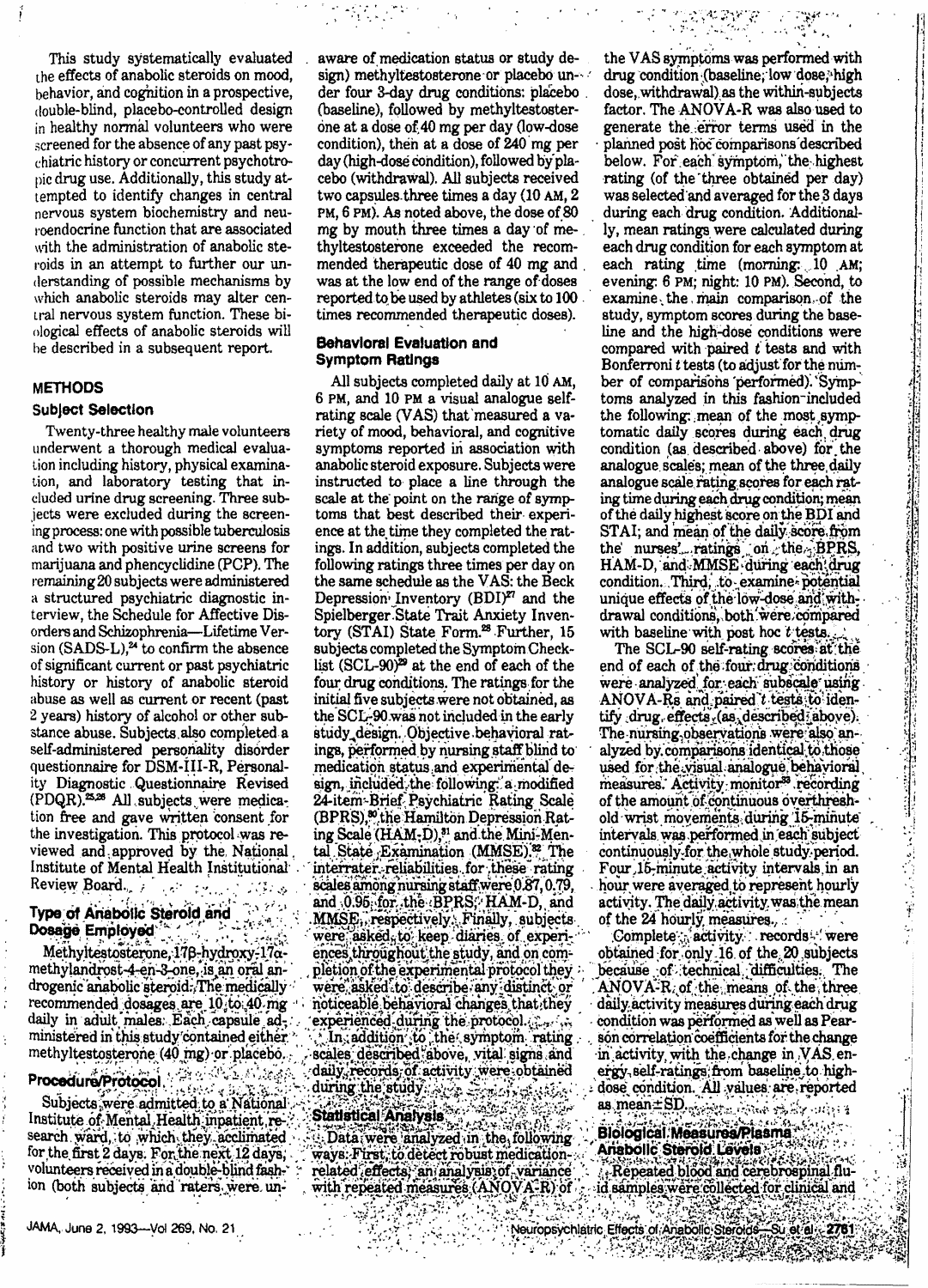| Table 1.-Comparisons of Daily Highest Score in Visual Analogue Scale Self-ratings* |  |  |
|------------------------------------------------------------------------------------|--|--|
|------------------------------------------------------------------------------------|--|--|

| said the first<br><b>STATE STATE</b><br>Symptom |                                                                                                                                                                                                                                               | --<br>--<br>Mean Scores (±SD)                                  |                                                                          |                                                           |           |                               | and it is a think of the construction of the construction of the construction of the construction of the construction of the construction of the construction of the construction of the construction of the construction of t<br>$\sim$<br>ANOVA-R |  |  |  |
|-------------------------------------------------|-----------------------------------------------------------------------------------------------------------------------------------------------------------------------------------------------------------------------------------------------|----------------------------------------------------------------|--------------------------------------------------------------------------|-----------------------------------------------------------|-----------|-------------------------------|-----------------------------------------------------------------------------------------------------------------------------------------------------------------------------------------------------------------------------------------------------|--|--|--|
|                                                 |                                                                                                                                                                                                                                               | LD                                                             | HD                                                                       | w                                                         |           | P                             |                                                                                                                                                                                                                                                     |  |  |  |
| Sexual arousal                                  | 27.3 (29.8)                                                                                                                                                                                                                                   | 31.9 (33.4)†                                                   | 35.3(31.1)                                                               | 36.0 (32.9) †                                             | 6.2       | < 0.01                        | 3,17                                                                                                                                                                                                                                                |  |  |  |
| Headache                                        | 10.7(11.0)                                                                                                                                                                                                                                    | 23.1 (22.0)†                                                   | 13.7(16.7)                                                               | 16.6 (17.0)                                               | 3.8       | < 0.05                        | 3,13                                                                                                                                                                                                                                                |  |  |  |
| Distractibility                                 | 4.6(4.4)                                                                                                                                                                                                                                      | 6.7(6.3)                                                       | 11.4 (9.8)†                                                              | 6.7(6.9)                                                  | 2.6       | < 1                           | 3,17                                                                                                                                                                                                                                                |  |  |  |
| Energy                                          | 37.5 (30.8)                                                                                                                                                                                                                                   | 38.0 (30.1)                                                    | 42.0 (28.5)                                                              | 39.9 (33.6)                                               | 2.6       | < 1                           | 3,17                                                                                                                                                                                                                                                |  |  |  |
| Irritability                                    | 14.6(17.7)                                                                                                                                                                                                                                    | 19.0 (16.3)                                                    | 20.9 (19.8)                                                              | 18.6 (17.3)                                               | <b>NS</b> | $\sim$ $\times$ $\times$      |                                                                                                                                                                                                                                                     |  |  |  |
| Anger                                           | 5.5(8.9)                                                                                                                                                                                                                                      | 5.4(7.2)                                                       | 7.4(11.6)                                                                | 5.2(6.3)                                                  | <b>NS</b> | $\mathbf{v}$ and $\mathbf{v}$ |                                                                                                                                                                                                                                                     |  |  |  |
| Violent feelings                                | 23.9 (18.4)                                                                                                                                                                                                                                   | 22.8 (19.6)                                                    | 27.1 (20.3)                                                              | 24.6 (19.8)                                               | <b>NS</b> | 1.111                         |                                                                                                                                                                                                                                                     |  |  |  |
| Fatigue                                         | 12.8(12.1)                                                                                                                                                                                                                                    | 15.4 (13.3)                                                    | 16.6 (16.6)]                                                             | 12.4(13.9)                                                | <b>NS</b> | 1.1.1                         |                                                                                                                                                                                                                                                     |  |  |  |
| Insomnia                                        | 9.5(11.4)                                                                                                                                                                                                                                     | 14.6 (15.8)                                                    | 17.2 (16.8)                                                              | 11.5 (15.2)                                               | <b>NS</b> | $\cdots$                      |                                                                                                                                                                                                                                                     |  |  |  |
| Appetite                                        | 33.7 (16.3)<br>the second was sense to construct the contract of the contract of the contract of the contract of the contract of the contract of the contract of the contract of the contract of the contract of the contract of the contract | 37.2 (16.4)<br>the contract of the contract of the contract of | 33.1 (18.8)<br><b><i><u>Property Links Control States (2001)</u></i></b> | 35.9 (16.1)<br>the country of the country of the material | <b>NS</b> | $\cdots$                      | <b>ALC</b><br>and the contract of the contract of the contract of                                                                                                                                                                                   |  |  |  |

"All paired ttest P valuesrepresenl comparisons with baseline means, except as otherwise noted. B indicates baseline; LO, low dose; HD. high dose; W, withdrawal; ANOVA-R analysis of variance with repeated measures; and NS, nonsignificant !or all lour treatment conditions.

 $t \to P$ < 01 (Bonferroni t,  $P$ < 05).

t:P<.05 (the comparisons are between low-dose and high-dose means).

SP<.1 (the comparisons are between low-dose and high-dose means).<br>P<.05.

research purposes. The results of these measures will be reported elsewhere. Free methyltestosterone levels were obtained at baseline, during high-dose steroid administration. and during with drawal Levels were measured by gas chromatography/mass spectroscopy. The relationship between symptom development (high-dose-baseline values) and methyltestosterone levels was assessed with Pearson product moment correlation coefficients.

#### **RESULTS**

#### **Subject Characteristics**

Twenty male volunteers ( 11 white and nine African American; IO high school and IO college graduates) ranged in age from  $18 \text{ to } 42 \text{ years}$  (mean $\pm$ SD, 27.5 + 5.7) years). None of the subjects were conditioned athletes or had been previously exposed to anabolic steroids. four subjects had a brief past history of substance abuse but had been abstinent for 3 to 20 years and were included in the study. On the PDQR five subjects scored above the customary cutoff of 15. but all were below 40, a score reported to be associated with a significant personality disturbance.

#### **Side Effects and Laboratory Tests**

Vital signs were normal throughout the study. Decreased urine output  $\zeta$  <700  $mL/d$ ) (n=3), acne (n=3), and itching (n=2) occurred during the high-dose condition, and urinary frequency (n=3) and head**aches(n=6)occurred** du ring the low-dose condition. Headaches were difficult to at**tribute to the** methvltestosterone because **of the emergence** of possible post-lum**bar puncture** headaches. Results of laboratory tests **including liver function, kid**ney function, **glucose level, electrolytes,**  complete blood **cell count, sedimentation rate, prothrombin** time and partial throm**boplastin** time, **urinalysis, and** cerebrospinal fluid biochemistry were all within normal limits during. and 7 to 10 days after finishing, the study.

#### **Behavioral Evaluation** and **Symptom Ratings**

**Visual Analogue** Scale Measures. - *Four Drug Condition* Comparisons *(Baseline, Low Dose, High Dose. Withdrawal) - ANOVA - R*identified significant effects of drug condition for the symptoms of sexual arousal and headache (Table I) as well as trends for distractibility and increased energy (Table I) and morning forgetfulness and nighttime mood swings (Table 2).

*High Dose vs Baseline Compari*sons.—Significant increases were found in the high-dose condition for the symptoms **of** distractibility, level of energy, irritability, and sexual arousal and a trend in the symptoms of insomnia. anger, vi**olent feelings,** and fatigue (Table 1). Additionally, significant increases for each rating time were identified during the **high-dose** condition on distractibility **(evening), mood** swings (nighttime). vi**olent feelings** (nighttime), euphoria (morning), forgetfulness (morning), and confusion (nighttime) (Table 2).

*Baseline vs [.,ow-Dose and Withdraw*al Comparisons. - While almost all symptom ratings during the low-dose condition were intermediate between those at baseline and during the high-dose condition, headache ratings during the lowdose condition were significantly great**er than both** baseline and high-dose ratings. Low-close ratings for sexual arous**al and appetite** were also significantly **greater than** baseline. Only ratings **of**  sexual arousal were significantly greater during **withdrawal compared with**  baseline.

**BDI** and **STAI Self-ratings and HAM-D, BPRS,** and **MMSE** Objective Ratings.-Significant increases during

the high-dose condition compared wit.h baseline were observed in the mean of the daily 801, BPRS. and HAM-D scores **(Table 3).Compared** with baseline. BPRS and HAM-D scores during withdrawal and HAM-D scores during the low-dose condition were also elevated, There were no significant drug effects on the STA1 **or the MMSE** ratings.

**SCL-90.-ANOV** A-R identified significant effects of drug condition on the following subscale scores for four drug conditions: somatization, depression, anxiety, and hostility (Table 3). Compared with baseline ratings, scores of hostility. anxiety, and somatization were significantly higher during the high-dose condition and scores of depression, anxiety, obsessive-compulsion, and somatization were significantly higher during the lowdose condition.There were no changes in the scores of other subscales.

**Activity Monitor.--- ANOVA-R iden**tified no significant effects of drug condition on mean daily activity units. However, the changes in activity observed between the baseline and the high-dose condition were significantly correlated with the changes in VAS energy selfratings (Pearson r=.71, *P<.005).* 

**Nursing Assessments and Observa**tions. - Based on clinical observations (consisting of the subjects' diaries and the nurses' reports), three subjects met DSM-111-R criteria (except the duration criterion for depression) for affective disorders (one, mania; one, hypomania; one, **major depression)** during methyltestosterone administration. The subject who **developed a** major depression also con· comitantly experienced a severe postlumbar puncture headache. No psychotic symptoms were observed in any subject.

The subject who developed mania was a 34-year-old white man with no past personal or family psychiatric history (including substance abuse). He was ob-

HP<.05. 11P<.I.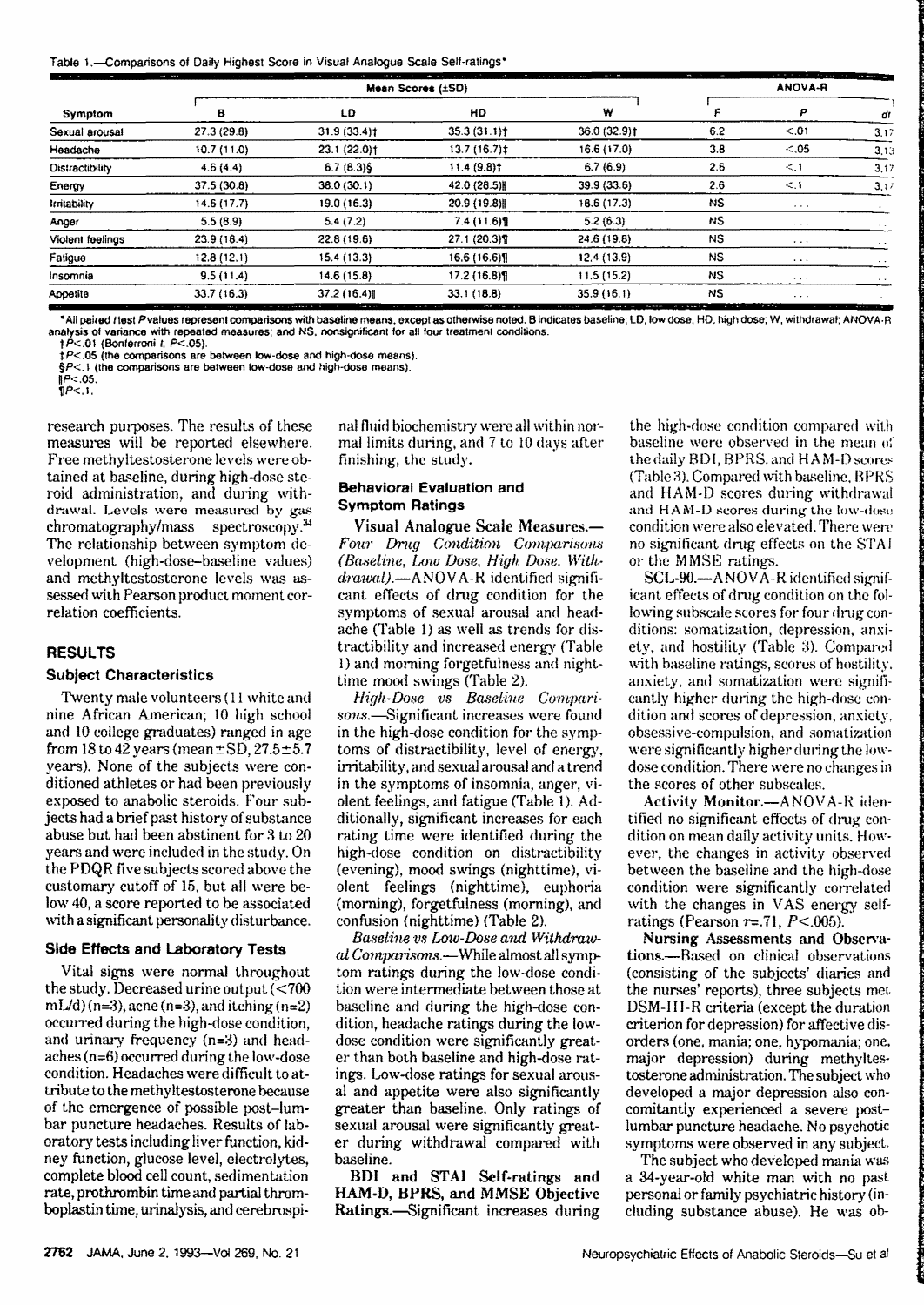Table 2.-Comparisons of Visual Analogue Scale Self-ratings at Each of Three Daily Rating Times

| the committee of the  |               |             | 1.17.1<br><b>Sales And</b><br>Mean Score (±SD) |                         |             |           | $\sim$<br>--<br>The state of the state and the state of the<br><b>ANOVA-R</b> |          |  |
|-----------------------|---------------|-------------|------------------------------------------------|-------------------------|-------------|-----------|-------------------------------------------------------------------------------|----------|--|
| Symptom               | Time<br>Point | в           | LD                                             | HD                      | w           |           |                                                                               | di       |  |
| self-confidence       | Evening       | 58.9 (11.3) | 62.9 (13.5)†                                   | 62.5 (12.3)             | 60.7(14.1)  | 4.0       | < 0.05                                                                        | 3,17     |  |
| Corgetfulness         | Morning       | 2.4(2.1)    | 3.7(4.3)                                       | $4.2(3.6)$ t            | 3.4(4.2)    | 2.6       | $\leq$ 1                                                                      | 3,17     |  |
| Oistractibility       | Evening       | 2.8(2.2)    | 3.9(4.7)                                       | $7.1(7.1)$ <sup>6</sup> | 4.3(4.2)    | 2.8       |                                                                               | 3,17     |  |
| Mood swings           | Night         | 19.4 (19.3) | 23.3(18.9)                                     | 26.4 (21.7) \$          | 24.8(21.3)  | 3.1       | $\leq$ .1                                                                     | 3.15     |  |
| violent leelings      | Night         | 16.8 (16.9) | 18.4 (18.4)                                    | 21.9 (19.4) §           | 19.1 (19.7) | <b>NS</b> | $\cdots$                                                                      | $\cdots$ |  |
| Euphoria              | Morning       | 55.7 (10.3) | 55.6 (11.3)                                    | 59.3 (12.8) ‡           | 56.7 (12.5) | <b>NS</b> | $\cdots$                                                                      | $\cdots$ |  |
| <b>Gexual arousal</b> | Evening       | 55.2(6.8)   | 58.5 (12.6)                                    | 59.5 (10.0) ‡           | 59.4 (12.6) | <b>NS</b> | $\cdots$                                                                      | $\cdots$ |  |
| Contusion             | Night         | 3.4(6.4)    | 3.6(6.1)                                       | $6.1(8.9)$ ‡            | 2.9(3.2)    | <b>NS</b> | $\cdots$                                                                      | $\cdots$ |  |

• All paired f 1es1 *P* values represent comparisons with baseline moans. 8 indicates baseline; LO, low dose; HD, high dose; W, withdrawal; ANOVA-R, analysls of variance with repeated measures: and NS, nonsignificant for all lour treatment conditions.

 $\frac{1}{1}$  $\frac{P \cdot 1}{P \cdot 0.05}$ 

iP<.05. §P<.01 (Bonferroni r, P<.05).

Table3.-Comparisons of Daily Behavioral Rating Scale Scores•

| the state of the state of the                                                    | <b>CARL CARL</b>                              | <b>State of State 10</b><br>The continue of the con-<br>$ \sim$ $+$<br>All of the<br>ANOVA-R |                                                      |                                              |           |                                                                                                         |                                |
|----------------------------------------------------------------------------------|-----------------------------------------------|----------------------------------------------------------------------------------------------|------------------------------------------------------|----------------------------------------------|-----------|---------------------------------------------------------------------------------------------------------|--------------------------------|
| <b>Behavioral Measures</b>                                                       | в                                             | LD                                                                                           | HD                                                   | w                                            |           |                                                                                                         | dі                             |
| <b>SPRS</b>                                                                      | 25.7(1.6)                                     | 26.2(2.4)                                                                                    | $27.5(4.3)$ t                                        | $26.9(2.4)$ <sup>+</sup>                     | 3.0       | < 1                                                                                                     | 3,17                           |
| ·IAM-D                                                                           | 1.6(1.7)                                      | $2.8(2.2)$ t                                                                                 | $3.6(4.2)$ t                                         | $2.9(2.5)$ <sup>+</sup>                      | 2.9       | < 1                                                                                                     | 3,17                           |
| 3DI                                                                              | 1.0(1.8)                                      | 2.0(2.7)                                                                                     | 2.1(2.9)1                                            | $2.1(3.0)$ ‡                                 | <b>NS</b> | NS                                                                                                      | $\cdots$                       |
| SCL-90 Subscales                                                                 |                                               |                                                                                              |                                                      |                                              | <b>NS</b> | <b>NS</b>                                                                                               | $\cdots$                       |
| Somatization                                                                     | 0.7(0.9)                                      | $2.3(1.9)$ t                                                                                 | $2.0(2.4)$ t                                         | 1.1(1.4)                                     | 5.1       | < 0.05                                                                                                  | 3.12                           |
| Depression                                                                       | 0.9(1.1)                                      | $2.3(2.2)$ t                                                                                 | 1.7(2.4)                                             | 0.7(1.4)                                     | 4.7       | < 0.05                                                                                                  | 3,12                           |
| Anxiety                                                                          | 0.3(0.6)                                      | $1.3(1.9)$ t                                                                                 | $1.2(1.9)$ t                                         | 0.7(1.2)                                     | 3.8       | $-.05$                                                                                                  | 3.12                           |
| Hostility                                                                        | 0.2(0.6)                                      | 0.8(0.9)                                                                                     | $1.7(2.9)$ t                                         | 0.3(0.7)                                     | 4.8       | < 0.05                                                                                                  | 3.12                           |
| Obsessive-compulsive<br>ويردون والمتوال<br>the second control of the second con- | 0.7(1.2)<br>1.111<br>$\sim$<br>The Company of | $2.0(2.1)$ <sup>+</sup><br><br>The first product of the                                      | $2.1(2.3)$ ‡<br>the following and the company of the | 0.6(1.1)<br>the state of the property of the | <b>NS</b> | <b>NS</b><br>A contract the contract of the contract of the contract of the contract of the contract of | $\cdots$<br>the company of the |

\* The SCL-90 was administered at the end of each drug condition. All of the other scales were administered daily. All paired itest Pvalues represent comparisons with baseline means. BPRS indicates Brief Psychiatric Rating Scale; HAM-D, Hamilton Depression Rating Scale; BDI, Beck Depression Imventory; SCL-90, Symptom Checklist 90; B, baseline;<br>LD, tow dose; HD. high dose; W, withdrawal; ANOVA-R,  $tP < 05$ 

 $IP<1$ .

served to exhibit intrusive behavior and giddiness and reported an increased libido and energy level on the last day of the low-dose condition. He developed manic symptoms including mixed eupho-1·ia and dysphoria, irritability, alternating feelings of high energy and fatigue, pressured speech, racing thoughts, sleep disturbance, and increased libido at the end of the high-dose condition. His negative mood symptoms increasingly became predominant. He felt extremely angry, violent, and aggressive. He also reported being severely distractible and confused. On the first day of the withdrawal period, his violence and impulsivity led to his request to be placed in open seclusion. Symptoms gradually subsided and completely disappeared over the next 3 days, and he was discharged at the end of the withdrawal **period.** 

#### **Anabolic Steroid Blood Levels**

The mean plasma level of free methyltestosterone 13 hours after the **last** dose administered was  $63.4 \pm 73.5$  nmol/L. Steroid levels were undeteetable at baseline and following withdrawal (3 days). **No**  significant correlations were observed **be**tween **anabolic** steroid levels and body weight or the change in morning behavioral symptoms (either individual symp-

toms or groups of symptoms reflecting positive mood, negative mood, or cognitive impairment) from baseline to the high-dose condition.

### **COMMENT**

This is the first study to examine the behavioral effects of anabolic steroids in a placebo-controlled, prospective fashion. On the basis of case studies, retrospective reports, and psychological inventory surveys of anabolic steroid users, we anticipated discovering increased mood and behavioral symptoms during anabolic steroid administration compared with baseline. Consistent with these expectations, we found significant increases during the high-dose condition of mean daily highest VAS ratings of distractibility, irritability, and energy level, with trends for an increase in anger, violent feelings, insomnia, and fatigue. Additionally, significant increases were seen during highdose methyltestosterone administration at one of the three daily rating times for mood swings, violent feelings, forgetfulness, confusion, and euphoria. These VAS data were paralleled hy increases during the high-dose condition of the mean daily BDI, HAM-D, and BPRS scores as well as the hostility, anxiety, and somatization scales of the SCL-90. These latter

findings appear to confirm the report by Perry et al<sup>13</sup> that anabolic steroid users showed increased hostility, anxiety, somatization, and depression on the SCL-90 during drug use. Our findings also parallel those of Hannan et al,<sup>35</sup> who observed significant treatment-related increases on the hostility and resentment) aggression subscales of the Minnesota Multiphasic Personality Inventory after 6 weeks of treatment with testosterone or the anabolic steroid, nandrolone.

The increased symptoms that we observed during anabolic steroid administration, while significant, were subtle, reflecting several factors. First, the **re**sponse to anabolic steroids across members of the subject group **was** highly variable, ranging from negligible to dramatic. A marked increase in symptoms during steroid administration in only four or five subjects was sufficient to enable relatively small differences in means to reach statistical significance. Symptomatic differences did not. however, refleet differences in plasma anabolic steroid levels. Second, compared with anabolic steroid self-administration in the naturalistic setting, our subjeets received only a low dose of a single anabolic steroid for a very short period of time, therefore biasing against identification of the dra-